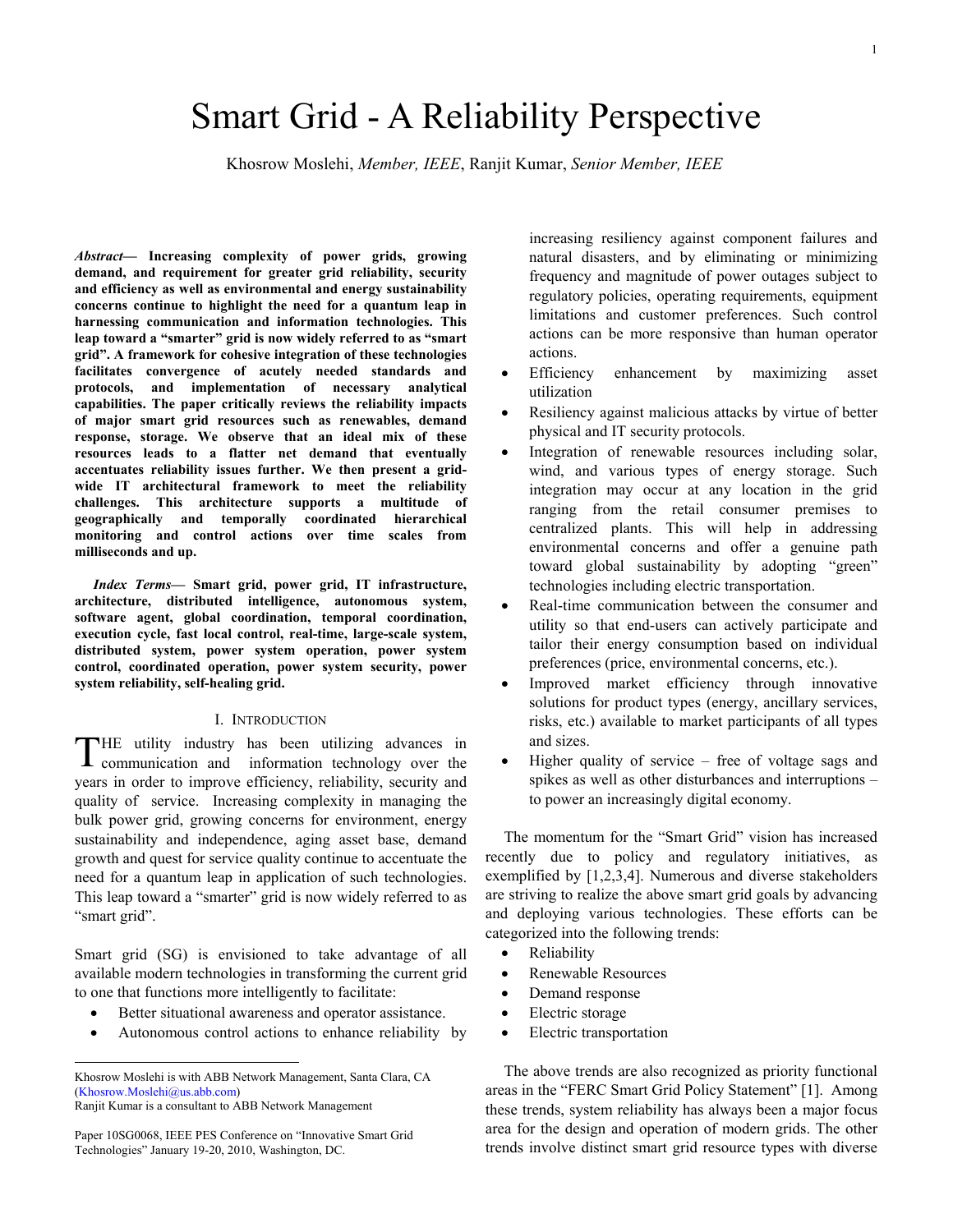impacts on reliability. Renewable resources, while supplementing the generation capability of the grid and addressing some environmental concerns, aggravate the reliability due to their volatility. Demand response and electric storage resources are necessary for addressing economics of the grid and are perceived to support grid reliability through mitigating peak demand and load variability. Electric transportation resources are deemed helpful to meeting environmental targets and can be used to mitigate load variability. Balancing the diversity of the characteristics of these resource types presents challenges in maintaining grid reliability.

Meeting these reliability challenges while effectively integrating the above resources requires a quantum leap in harnessing communication and information technologies. A common vision for cohesive integration of these technologies facilitates the convergence of standards and protocols that are so acutely needed and expedites the deployment of the technologies. Such common vision can be arrived through a systematic approach based on understanding of reliability challenges in modern power grid as well as fundamental impacts of integrating the evolving smart grid resource mix.

This paper first provides an overview of the grid reliability challenges and then presents a critical review of the salient reliability impacts of the four smart grid resource types identified above. We observe that an ideal mix of these resources that flattens net demand would eventually accentuate reliability issues even further. Meeting reliability challenges requires a grid-wide IT infrastructure that provides coordinated monitoring and control of the grid. We then present an architectural framework for such IT infrastructure. The architecture is designed to support a multitude of geographically and temporally coordinated hierarchical monitoring and control actions over time scales ranging from milliseconds to operational planning horizon. Such capability is necessary to take full advantage of the modern measurement technologies (e.g. PMUs) and control devices (e.g. FACTS). The architecture is intended to serve as a concrete representation of a common vision that facilitates the design and development of various components of the IT infrastructure and emergence of standards and protocols needed for a smart grid.

#### II. RELIABILITY CHALLENGES

Reliability has always been in the forefront of power grid design and operation due to the cost of outages to customers. In the US, the annual cost of outages in 2002 is estimated to be in the order of \$79B [5] which equals to about a third of the total electricity retail revenue of \$249B [6]. A similar estimate based on 2008 retail revenue would be of the order of \$109B. Much higher estimates have been reported by others.

The reliability issues in modern power grids are becoming increasingly more challenging. Factors contributing to the

challenges include:

- Aggravated grid congestion, driven by uncertainty, diversity and distribution of energy supplies due to environmental and sustainability concerns. The power flow patterns in real-time can be significantly different from those considered in the design or off-line analyses.
- More numerous, larger transfers over longer distances increasing volatility and reducing reliability margins. This phenomenon is aggravated by energy markets.
- The grid being operated at its "edge" in more locations and more often because of:
	- o "Insufficient" investment and limited rights of way
	- o Increasing energy consumption and peak demand creating contention for limited transfer capability
	- o Aging infrastructure
	- o Maximizing asset utilization driven by modern tools for monitoring, analyzing and control
- Consolidation of operating entities giving rise to a larger "foot print" with more complex problems and requiring smaller error margins and shorter decision times. This problem may be aggravated by depletion of experienced personnel due to retirement, etc.

Massive utilization of distributed resources tends to blur the distinction between transmission and distribution, and to accentuate the complexity and volatility of grid operation.

#### III. RELIABILITY IMPACTS OF MAJOR SG RESOURCE TYPES

The reliability impacts of the major smart grid resource types cited above are discussed below.

## **Renewable Resources:**

Most rapidly expanding renewable resources are expected to be wind and solar. In the U.S., wind is expected to grow from 31TWh in 2008 (1.3% of total supply) to 1160TWh by 2030 (wind energy target of 20% of total supply of 5,800 TWh) [7]. The unpredictability of wind energy resources is indicated by their low capacity factors (typically 20 to 40% [8]) which are much lower than conventional generators. Fig. 1 shows variability of a typical CAISO wind resource.



Fig. 1: Example - Variability of Wind Resource Output

This creates challenging problems in the control and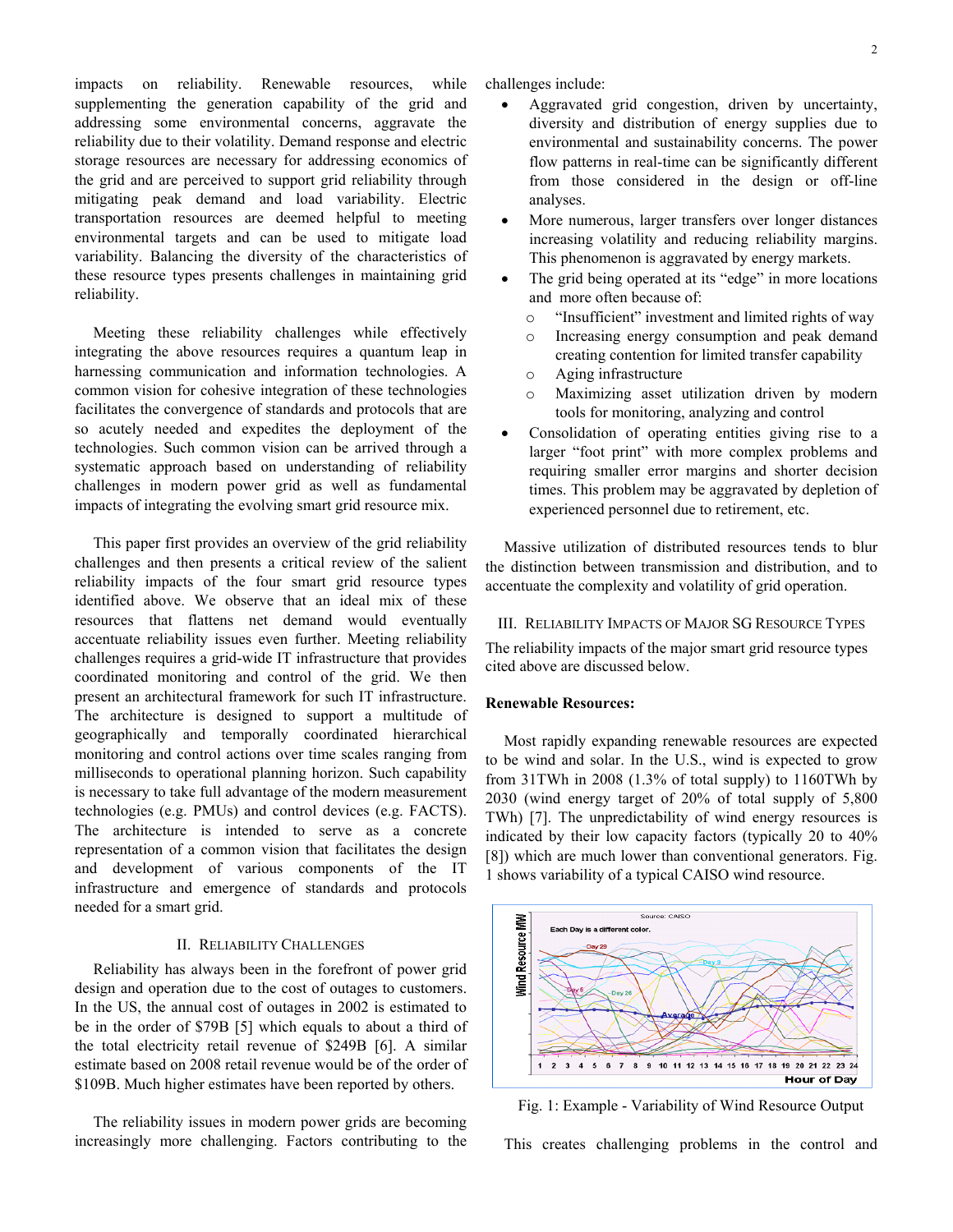reliability of the power grid. As can be seen from Fig. 2, the variability of wind energy has little correlation to the variability of the load and hence contributes only a little towards meeting ERCOT's peak load. This is despite expected 18 GW of wind capacity.



Fig. 2: Example - Impact of 18 GW of Wind Power Capacity

The variability of wind power is impacted by the design of the equipment as well as their geographical distribution. Large scale wind resources are typically far away from loads and consequently face various transmission limitations including thermal, voltage and stability issues.

The wind power forecasting errors also present scheduling problems. The forecasting errors could be in excess of 25% depending on the terrain, forecast horizon and forecasting methodology [9]. Wind generators also present problems regarding low voltage ride through (LVRT). Wind power variability has a relatively small adverse impact on regulation requirements [10].

Solar is the most abundant source of energy. The annual solar energy reaching the surface of the earth is about 1,000 times the current world-wide fossil fuel consumption in a year [11]. Cumulative installed solar capacity is expected to reach 16GW by 2020 [12]. The two prevailing technologies to harness this energy are photovoltaic and thermal.

The variability of solar energy resources is very much impacted by climate and sunlight availability. The capacity factors for photovoltaic are typically 10 to 20%. For solar thermal plants this may reach over 70% with storage [13]. Large scale solar resources could be far away from loads and consequently face various transmission limitations. On the other hand, solar resources have a positive correlation with air conditioning load demand in warmer climates.

Renewable resources generally have adverse impact on grid reliability due to the following factors:

- Variability and low capacity factors making the net demand profile steeper (as depicted in Fig. 2)
- Low correlation with the load profile especially in the

case of wind

- Relatively high forecast errors especially for longer horizons
- Congestion issues at transmission level due to large installations and at distribution level due to dispersed resources.
- Operational performance issues such as voltage and regulation

Conventionally, hydro, pumped storage and gas turbines have been used as a remedy to address the variability of the net demand. As renewables grow over the long run, increased penetration of demand response, storage devices and utilization of plug-in electric vehicles (PEVs) will complement the conventional remedies.

#### **Demand Response / Load Management**

Demand response allows consumer load reduction in response to emergency and high-price conditions on the electricity grid. Such conditions are more prevalent during peak load or congested operation. Non-emergency demand response in the range of 5 to 15% of system peak load can provide substantial benefits in reducing the need for additional resources and lowering real-time electricity prices [14]. Demand response does not substantially change the total energy consumption since a large fraction of the energy saved during the load curtailment period is consumed at a more opportune time – thus a flatter load.

Load rejection as an emergency resource to protect the grid from disruption is well understood and is implemented to operate either by system operator command or through underfrequency and/or under-voltage relays. In a smart grid, the load rejection schemes can be enhanced to act more intelligently and based on customer participation.

Price based demand response/load management as a system resource to balance demand and supply has not been widely adopted yet. Contract based participation has been typically below 5% of peak load [14]. In a smart grid, real-time price information enables wider voluntary participation by consumers. Demand response can be implemented through either automatic or manual response to price signals, or through a bidding process based on direct communications between the consumer and the market/system operator or through intermediaries such as aggregators or local utilities (Fig. 3).

In addition to capability to flatten the load profile, demand response can serve as an ancillary resource. As such, demand response schemes could improve reliability.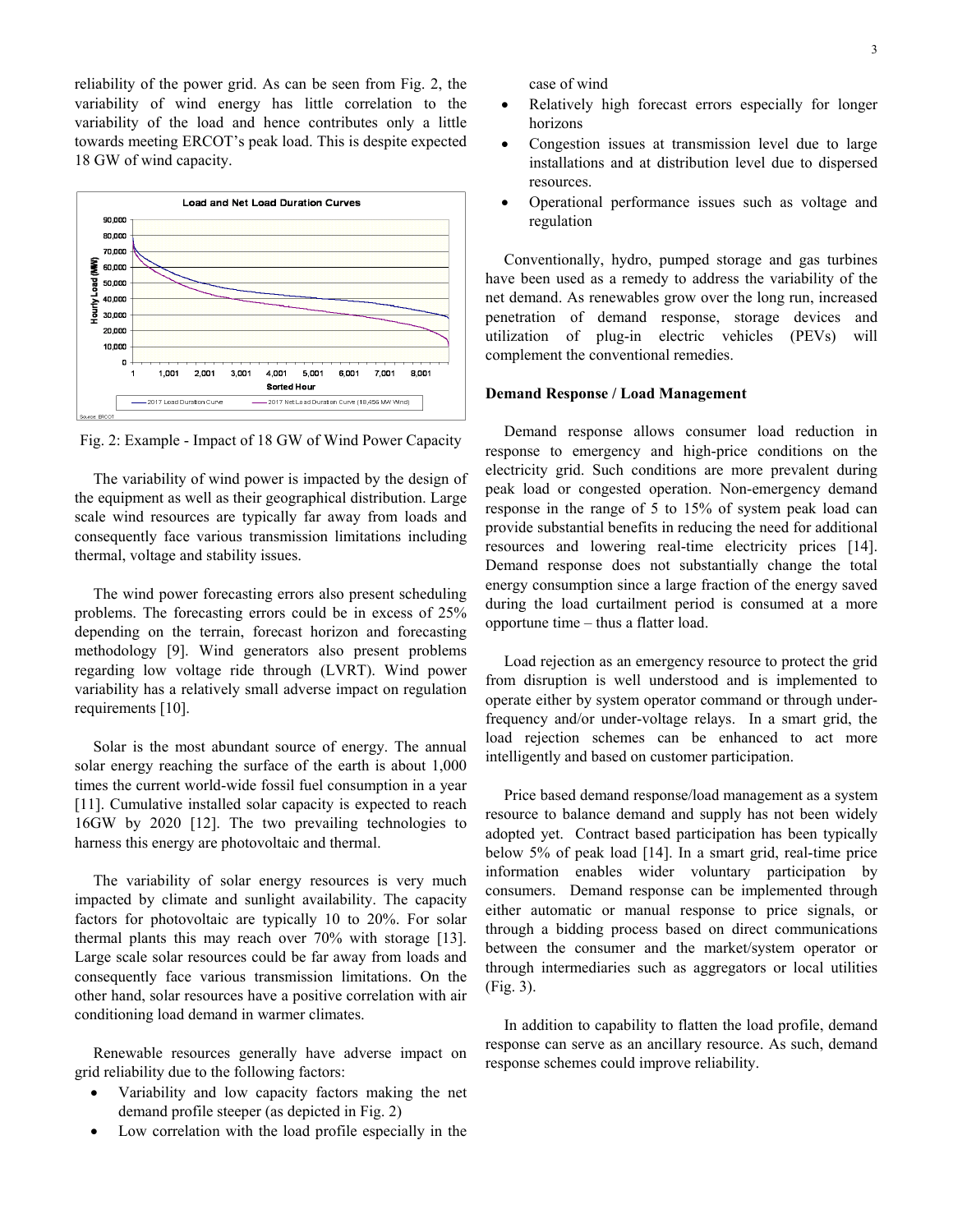

Fig. 3: Communications for Demand Response

## **Storage Devices**

Most of the existing storage resources are hydro and pumped storage. However, growth potential for these resources is much smaller than the need for storage necessary to counter growing net demand variability presented by new wind and solar resources. Various storage technologies are emerging to fill the gap. Battery storage appears to be most promising due to improvements in technology as well as economies of scale.

Storage resources tend to make the net demand profile flatter and, as such, are expected to improve reliability. In addition, most battery storage devices can respond in subsecond time scales. Hence they can become valuable enablers of fast controls in a smart grid. Storage resources of various sizes can be distributed throughout the grid ranging from enduse loads to major substations and central power stations. This feature can help to alleviate congestion at both transmission and distribution levels.

## **Electric Transportation**

Plug-in electric vehicles (PEV, eCAR, etc.) continue to become more popular as environmental concerns increase. They are a significant means to reduce green house gases (GHG) and reliance on fossil fuels. They will be a significant factor in load growth with a potential to eventually consume 600TWh/year assuming 30kwh for a 100-mile trip [15], and 10,000 miles per year for 200 million vehicles in the U.S. For greater adoption of all-electric vehicles, the issue of recharge time has to be resolved. Long recharge times lead to generally unacceptable level of vehicle unavailability and short recharge times have potential to increase congestion, especially at the distribution levels.

From purely reliability viewpoint, electric transportation has features similar to both demand response resources and storage resources. As PEVs present a significant factor of load growth, this can also aggravate the demand variability and associated reliability problems depending on the charging schemes and consumer behavioral patterns.

## IV. ULTIMATE RELIABILITY IMPACT OF SG RESOURCES

As depicted in Fig. 4, under ideal conditions, demand response, storage and electric vehicles will be closely coordinated with all other resources such that the net load profile would be nearly flat. This implies that the grid would be operated closer to near-peak load conditions almost all of the time. Initially, flattening of the net load profile tends to improve reliability by decreasing the peak. However, over time, as the load grows, forces of optimal transmission and distribution asset utilization will push the net load closer to the system operating limits. Thus, the system will be closer to its "edge" more often, leading to higher susceptibility to failure and to accentuation of the reliability issues; hence, the need for a "smart grid" solution.



Fig. 4: Ultimate Reliability Impact of SG Resources

#### V. IT INFRASTRUCTURE FOR SMART GRID

Realization of the smart grid vision requires meeting the ever increasing reliability challenges by harnessing modern communication and information technologies to enable an IT infrastructure that provides grid-wide coordinated monitoring and control capabilities. Such IT infrastructure should be capable of providing fail proof and nearly instantaneous bidirectional communications among all devices ranging from individual loads to the grid-wide control centers including all important equipment at the distribution and transmission levels. This involves processing vast number of data transactions for analysis and automation. This requires a high performance infrastructure capable of providing fast intelligent local sub-second responses coordinated with a higher level global analysis in order to prevent or contain rapidly evolving adverse events. Centralized systems are too slow for this purpose. A distributed architectural framework can enable the high performance infrastructure with local intelligent sub-second response using modern technologies based on:

- Better telemetry: utilizing PMU technology for faster, time-stamped, higher accuracy, sub-second scanning to enable timely grid-wide situational awareness.
- Faster control devices: based on power electronics to enable fast automated control actions, for voltage and power flow management at both transmission and distribution levels.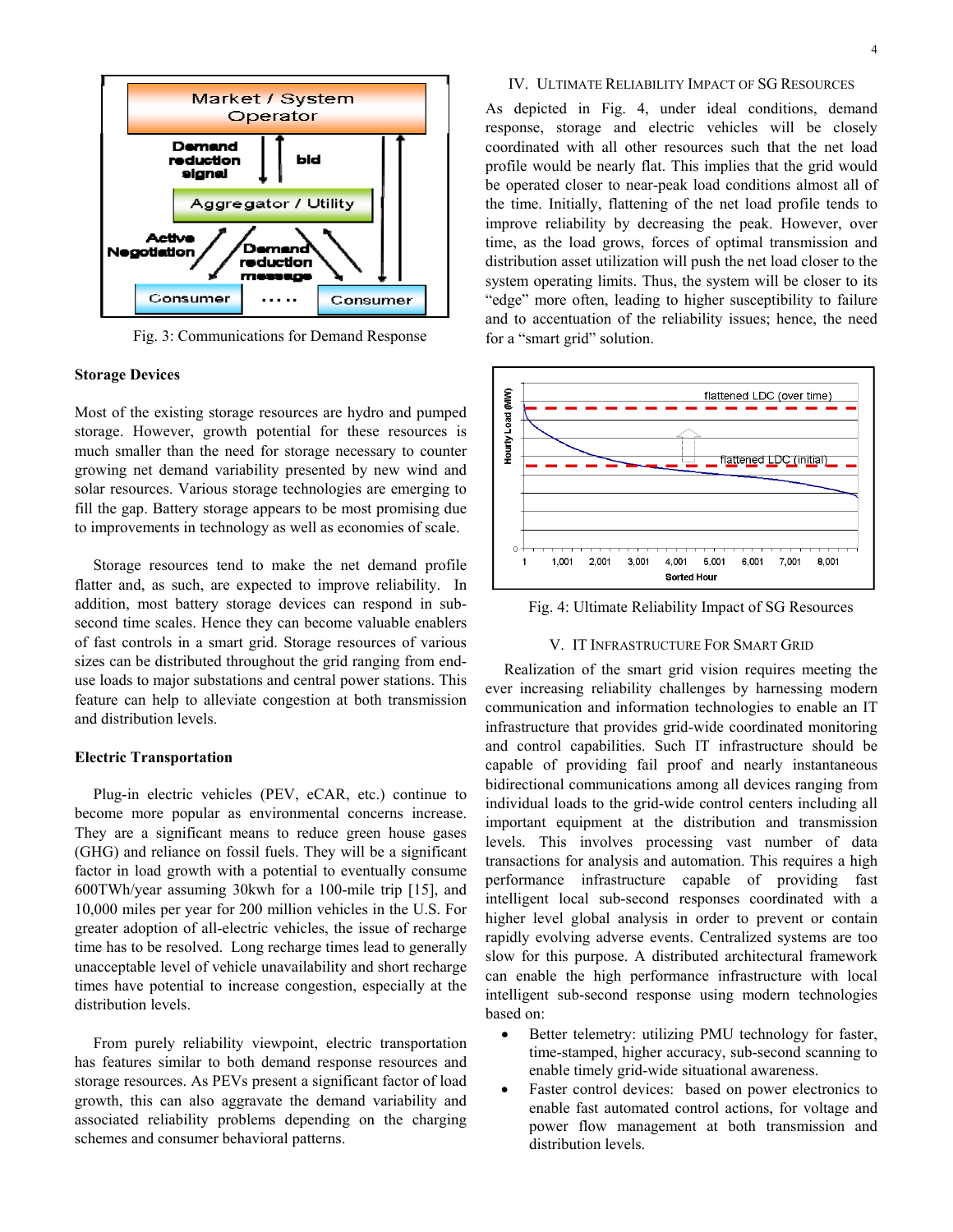- More robust controls: proactive and adaptive adjustment of protection and control settings for widearea monitoring and controls including intentional islanding (beyond currently employed ad-hoc schemes).
- Embedded intelligent devices (IEDs): to enable adaptive and intelligent control for implementing:
	- o Equipment level fault diagnosis and bad data identification
	- o Operation within the constraints remotely prescribed by system operators or control centers
	- o "Intelligent" RAS/SPS, etc.
	- o Autonomous restoration of equipment
	- o Autonomous local control actions
- Integrated and secure communications: highly distributed and pervasive communications based on open standards to allow for flexible network configurability to assure fail-proof monitoring and automation and bidirectional communications between all operators and agents.
- Enhanced computing capabilities: fail-proof and secure systems for reliable analyses to support operator decisions and autonomous intelligent functional agents orchestrated throughout a geographically and temporally coordinated hierarchy in the grid-wide IT infrastructure [16].
- Internet technology: internet protocols to facilitate data exchange, process control and cyber security to implement a standards-based distributed architecture with open interfaces. Plug-and-play hardware and software components in a service oriented architecture based on standards and technologies such as messageoriented middleware and web services to enable seamless integration of intelligence throughout the IT infrastructure ranging from equipment level IEDs to all higher levels.

# **Architecture**

A systematic "operations driven" approach as opposed to an ad hoc "methods driven" approach is adopted for developing the architectural framework proposed above. This approach is based on consideration of all key operating concerns in categories such as performance enhancement, equipment limits, operating limits, system protection, and rapid recovery. The resulting architecture calls for distribution and coordination of the necessary functional tasks in a virtual hierarchy in three dimensions (Fig. 5):

- Organizational/Control (grid, region, control area, zone/vicinity, substation, feeder, customer, etc.) representing operational responsibilities
- Geographical area (Region 1…j, Substation 1…n, etc.)
- Functions (forecasting, alarming, voltage control, etc.)

Autonomous intelligent agents are deployed, as needed, on a grid-wide computing network throughout the infrastructure to provide services necessary for the execution of functional tasks in the areas of:

- Data Acquisition and Model Management
- System Monitoring (e.g., state estimation, security analyses, look-ahead/forecasting)
- Performance Enhancement (e.g., efficiency enhancement, corrective/preventive actions, security constrained dispatch)
- Control (e.g., AGC, automatic emergency controls, special protection schemes)



Fig. 5: Hierarchical Architecture for Smart Grid

These functional tasks potentially apply to every level from customer resource, feeder, and substation to the entire grid (e.g., a substation may perform its own share of state estimation instead of just providing raw data). The agents facilitate more ubiquitous use of local controls coordinated by global analysis, real-time tuning of control parameters, automatic arming and disarming of control actions in realtime, as well as functional coordination in the hierarchy, and in multiple timescales. The virtual architecture allows seamless integration of intelligence at all levels so that the locations of specific services and data are virtualized and transparent throughout the infrastructure subject to cyber security. Such modular, flexible and scalable infrastructure meets the global operational needs and allows for evolutionary implementation on a continental scale. It can respond to actual steady-state and transient operating conditions in real-time more effectively than conventional solutions that depend on off-line analyses.

The agents operate at different timescales ranging from milliseconds to hours corresponding to the physical phenomena of the power grid. Their actions are organized by execution cycles. An execution cycle refers to a set of related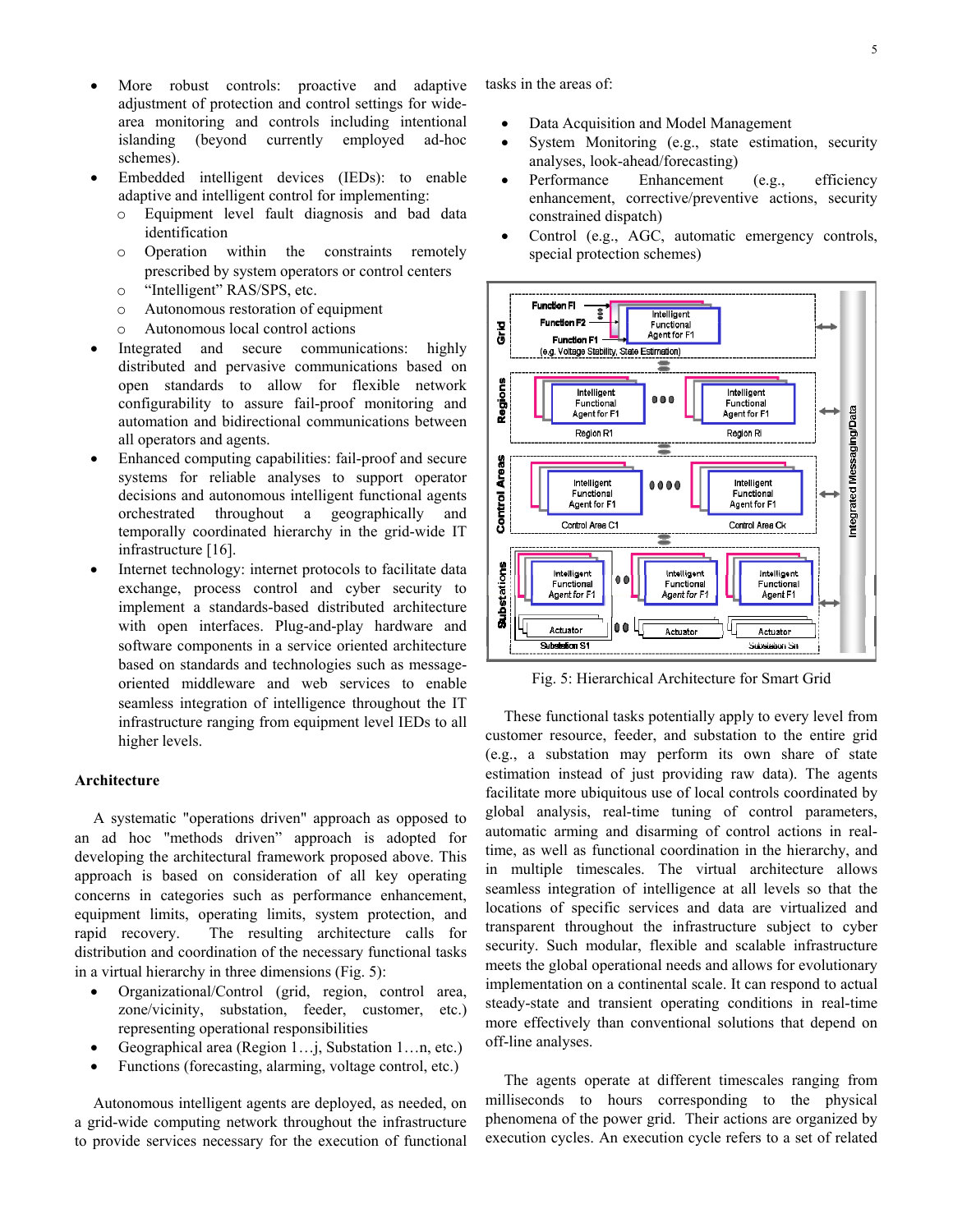functional tasks performed in a temporally coordinated manner. The specific periods and activities of the cycles are configurable according to the operating concerns, physical phenomena, control response times, computational burden, and engineering practices. In each cycle, at each hierarchical level, an agent is responsible for a specific function and for a specific portion of the grid, as needed.

Based on the allowable latency of the tasks, the cycles can be categorized into slower and faster ones. Communications technology imposes this dichotomy at about 1-2 seconds. As such, all sub-second cycles must reside closest to the physical system. Generally, the slower cycles acquire data from larger portions of the system and perform the more extensive computations required for system-wide coordination of performance and control strategies. The faster cycles use data from a substation and vicinity to address local analytical needs to respond to rapid events subject to the control strategies developed by the slower cycles. The execution cycles interact with each other through exchange of event triggers, control parameters, performance indicators, contingency alerts, etc. A representative set of execution cycles for covering time-scales ranging from 10 milliseconds to 1 hour is depicted in Fig. 6. The specific data and algorithms required to perform a given task (e.g., demand forecast) can vary for different cycles and hierarchical levels.



Fig. 6: Temporal Coordination by Execution Cycles

Depending on the hierarchical position of a cycle, the specific tasks assigned to the cycle may address any or all of the respective objectives. For example, the objectives at the slower cycles may include various contingency analyses and resource dispatching/scheduling activities. In the 1-second cycle, the objectives may include mitigation of slow extended oscillations. The 100-msec cycle may be focused on detecting and containing instability, while the 10-msec cycle is dedicated to executing intelligent RAS designed and deployed in slower cycles according to the relevant guidelines issued at the time of deployment.

Sub-second control actions required in the 10 or 100 millisecond cycles are made possible by the advent of synchronized measurements and FACTS based fast repetitive control actions. With accurate global data synchronized to a microsecond the challenge is to adaptively select the required data. The measurements are validated using various filtering/regression approaches (10 or 100-millisecond "state estimation" agent) at the lowest level possible (equipment level, bay level, etc.). The calculations are fundamentally different from the conventional state estimation because only about half a power frequency cycle is available for observation. The data to be estimated may include the amplitude, frequency, and phase angle associated with the instantaneous values of individual phase currents and voltages. Estimating the rates of changes of these parameters may also be critical. Non-conventional errors to be addressed may arise from phase imbalances, saturation, switching transients and a variety of other control actions throughout the system. Communication delays are a significant part of the total response time. The location of each agent in these cycles is assigned to minimize the delays considering one-way delays (about 0.2 milliseconds within a substation and 6 milliseconds between substations). For further details of the individual tasks in various cycles and levels along with the necessary analytical methods see [17,18].

#### VI. SYNERGIES WITH CURRENT PRACTICES

The proposed architecture provides a generalized framework that facilitates the design and development of various components of the IT infrastructure and emergence of necessary standards and protocols needed for the smart grid especially with regard to reliability issues. The essentiality of an architectural approach in the transformation of the grid to a "smart grid" is analogous to the role of the iPhone paradigm in the transformation of the phone system from its intelligent form of the  $20<sup>th</sup>$  century (represented by the touch-tone phone shown in Fig. 7) to its current state. It was not because of a few specific applications that iPhone revolutionized the "phone" but for its architecture that led to an explosion of functionality.



Fig. 7: Analogy for Transformational Technology

The proposed architecture enables a similar transformation of today's grid to a "smarter" grid. It provides a framework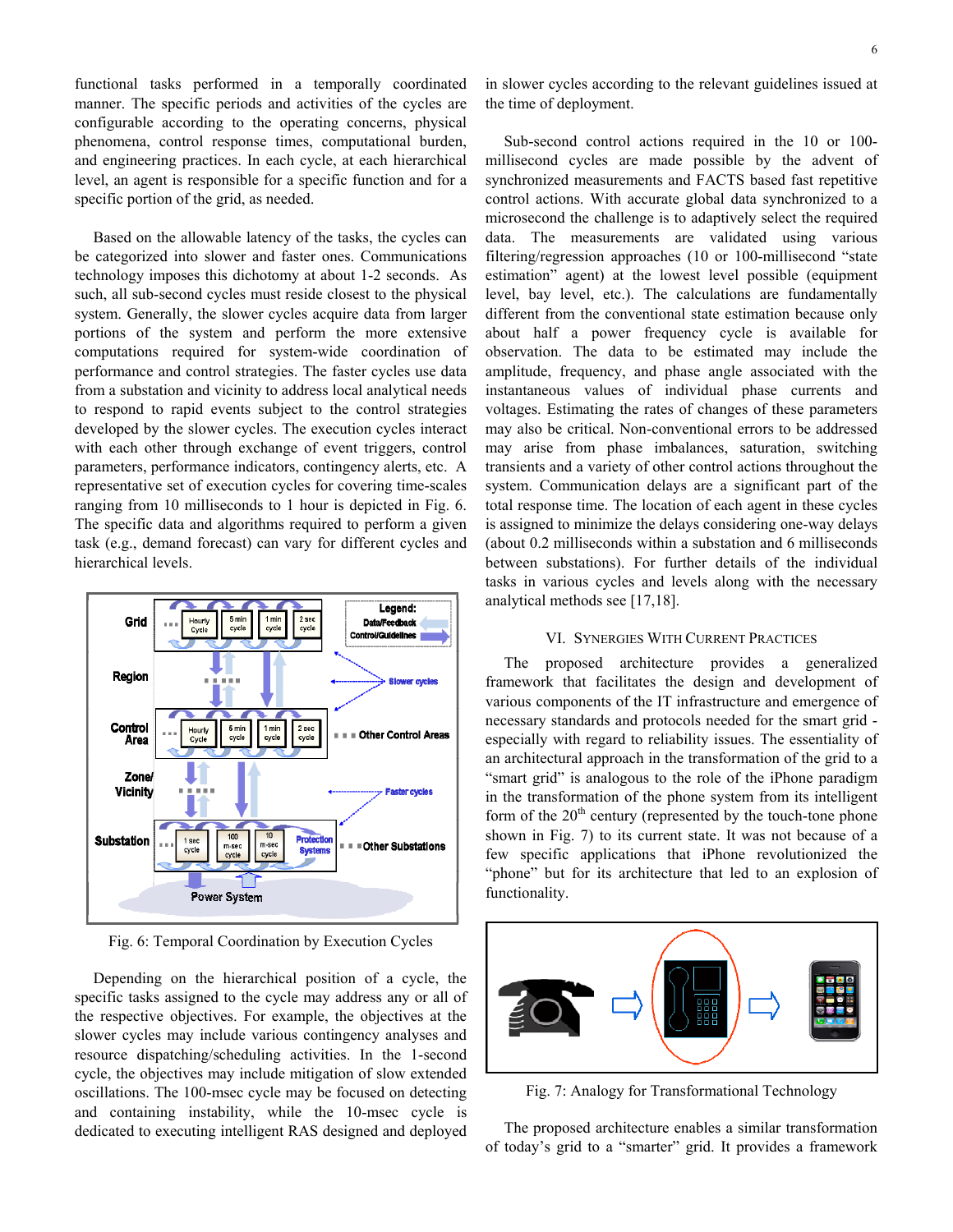for systematic development of innovative applications and integration of new and existing applications to meet various reliability concerns, and as such facilitate integration of various smart grid resources. Implementation of the framework is technically feasible and in line with evolving industry practices.

## **Technical Feasibility**

The technical feasibility of the architecture relies on recent advances in the areas of sensors, telecommunications, computing, internet technology, power equipment, and power system analysis. The flexibility and scalability of the design has been established through a quantitative analysis of a very large example power grid consisting of 10 regions, each with 20 control areas, and 500 substations in each area [17,18]. This analysis includes requirements for monitoring, analysis and control and excludes human interface requirements. According to the analysis, the size of data for a snapshot describing the instantaneous status can vary between 2.5kBytes for a substation to 250Mbytes for the entire grid. However the highest data transfer rate required is 8.1 MB/sec at a vicinity level (a cluster of electrically close substations). The latency for a snapshot ranges from few milliseconds at the substation to several seconds at the grid level. However, it is possible to provide a small selected subset of the information at the grid level with a 1 sec delay. In spite of the large range in the latency, using the timestamps provided by PMUs, it is possible to limit the time skew of the data at any level to 1 millisecond or even less if so desired. These requirements are entirely within the realm of feasibility using contemporary technologies.

## **Industry Trends**

The proposed architecture is in synergy with current industry practices. Many of the technologies needed for the smart grid are already in place in various ad-hoc implementations. Examples of such implementations include wide-area monitoring and control, special protection schemes, state estimation and forecasting.

Wide-area monitoring and control has been gaining worldwide interest. This involves gathering data from and controlling a large region of the grid through the use of time synchronized phasor measurement units (PMUs). The key application areas include [19]:

- Phase angle monitoring
- Slow extended oscillation monitoring
- Voltage stability/transfer capability enhancement
- Line thermal monitoring /dynamic rating
- PMU augmented state estimation
- Geomagnetic disturbance recognition

Currently North American SynchroPhasor Initiative (NASPI) is sponsoring efforts for design and development of a robust, widely available and secure synchronized data measurement infrastructure for the interconnected North American electric power system. The design of a data highway (NASPInet) is underway [20].

Special protection scheme/remedial action scheme (SPS/RAS) systems are proliferating. They can be seen as precursors of intelligent agents. In current implementation the arming/disarming of the schemes is not adaptive. They are usually customized and too expensive to build and maintain. The proposed architecture will improve their effectiveness through frequent updates from a higher-level and greater use of local intelligence; hence intelligent SPS/RAS or iSPS/iRAS. It will also help bring down cost through use of plug-and-play components at all levels. The architecture also provides for near real time coordination of numerous schemes and control actions. Such coordination is also being pursued in ad-hoc manner by the industry [21, 22].

The state estimator function provides reliable knowledge of the current operating condition of the power system for the operator and is used by all analytical functions requiring that information. In current practice, since all analytical functions are centralized, a typical state estimator is also centralized. In order to provide intelligence throughout the grid, timely state estimation must be available at local levels for all required execution cycles/time scales (including sub-seconds). As such, it is essential to have a distributed state estimator where state estimator functional agents at every level of the three dimensional hierarchy enable local analysis. For example, a substation level agent retrieves necessary data from the local substation and other substations within the "electrical" vicinity. It resolves topology errors, identifies and rejects erroneous measurements and when necessary, obtains substitute data from other functional agents (e.g., bus load estimation or forecast) at the substation level or other levels. Other higher level agents have to coordinate their estimation with lower level solutions for a prescribed time tag. This enables a well coordinated scalable methodology.

Demand and resource forecasting is usually done at a macroscopic level such as control area and load zone. However, as need for more discrete and intelligent local control increases, better forecast at the local level will be required for demand and distributed resources. The proposed architecture provides for forecasting agents throughout the grid to communicate and access required data and information to produce more accurate load and generation models throughout the system. For example, at the substation level, the agents may forecast data for the bus loads and resources. Any operating constraints suggested by higher-level agents have to be accounted for n the forecast data. Agents at higher levels can have lower level data folded into their own forecast. This enables improvement of asset utilization and control at various levels.

Major standards initiatives are underway sponsored by